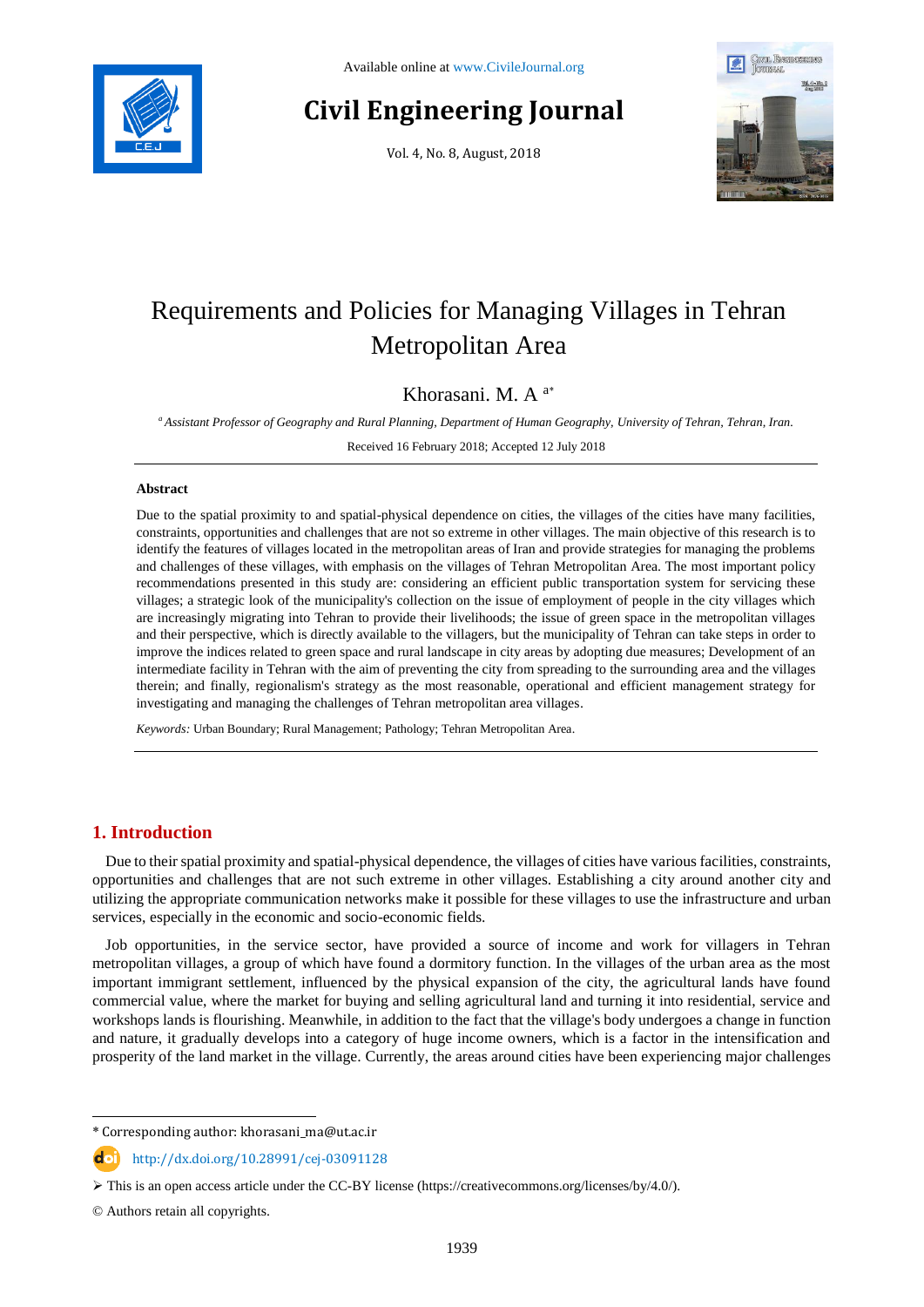in terms of environmental, social, economic and planning issues, in particular the site location for the development of residential units, green belt, waste disposal, access to healthful drinking water, and pressure on natural resources [40].

These villages are confronted with a variety of problems. Therefore, it is important to evaluate these problems in order to create integrated regional management, which has a special importance and priority in metropolitan areas. Particularly, the lack of collaboration and coordination of rural and urban management in these villages and the areas around them has caused overlaps against managerial and political gaps, further complicating these problems. But the noteworthy point regarding the definition and recognition of villages in the boundaries of urban areas, especially metropolitan areas, is that the urban realm area, which we will evaluate its features further in this study, that is a vast area of the city which, due to the features of the city, can be radius several dozen kilometers while urban boundary involves only part of this range, and so, all features of the urban realm spaces can be seen in the urban boundary of the villages. Definitely, some features of these spaces are observed with more intensity in urban areas, in other words, these features exist in their strongest and most effective state. With this detailed accounts, the main objective of this research is to identify the features of the villages located in Iran's metropolitan areas and provide strategies for managing the problems and challenges of these villages with emphasis on the villages of Tehran metropolitan area. Growth of population and activity in the area of Tehran metropolis is infinitely continuing and the decline in the number of settlements and centers of activity at some periods does not mean emigration, the decline of population centers and the stagnation of the centers of activity. Rather because of the expansion of the area of the Tehran metropolis, it means the phenomenon of early urbanization of rural areas, their integration and the alteration of their statistical boundaries in the censuses. In this way, the development of the new-founded city areas with a lot of problems is not unexpected.

Study of the experiences of other countries suggest that ensuring the proper functioning of urban territories, both in form of green belts and in the form of construction control areas (the two main types of urban boundary in other countries) requires provision of legal and institutional support; development of innovative, voluntary and informal methods in the management of urban boundary, education and research, and informing the importance ground and the function of the urban boundary, and formation of a credible level of national, regional and local to protect and promote urban boundary.

The questions of interest in this research are: What is the most important feature of the villages located in the cities and metropolises? What are the factors affecting the transformation of metropolitan areas? What is the main damage to the management of metropolitan areas? What are the most important policy recommendations for managing damages incurred to metropolitan areas?

# **2. Literature Review**

The rapid growth of urbanization in developing countries has caused their villages to be under the attack by urbanization invasion, and the lives of the inhabitants of the cities and margins have been influenced by that, making complex challenges for urban planners [5]. The urban–rural fringe has attracted a lot of studies on spatial planning [1], livelihood vulnerability [16], and conflict [36], because of its combination of urban and rural attributes [3, 41, 42]. While on the fringe, most studies have focused on the transformation and change of the urban and peri urban villages, in function of the urban village [37, 43], land development [22, 32], and the reformation of the management system [21, 24], few studies have attempted to shed light on the study of urban boundary in this area.

The findings in the African continent including in Nigeria [11], Zambia [39], Kenya [31], and Botswana [35], the South American continent including Peru and Brazil [10], Bolivia [40], Costa Rica [20] and in Asia including Nepal [29], Pakistan [34], Indonesia [14], Jakarta, Manila and Bangkok [30], and Saudi Arabia [28] suggest that the rapid growth of cities is a major challenge for urban areas and the integration of rural areas around cities has led to consequences which have not been positive for rural areas around cities. Therefore, the rapid growth of urbanization on the one hand, and the lack of proper policies and unsuitable urban design on the other hand, with other cultural, social and political factors, have caused deformation and irregular development of the metropolitan areas. "There is no doubt across all countries in the world that there has been migration of people from the countryside into the cities. As a result, the development capacity of villages has fallen and threatened their sustainability and resilience. So it is of great theoretical value and practical significance to study relevant land use policies and mechanisms which may help adaptations to the transformation of socio-economic development and strategic change. A rural revitalization is also needed to counter urbanization across the globe" [25].

Zhu et al (2018) states that Industrial development and intensive usage of urban land, revitalized stock construction land and reshaped the morphology of the peri urban rural areas. Urban industries on the one hand and rural governments from other hand, each took what they needed and promoted the rural industrial development and land use transition [45].

Yan et al study "suggests a framework to analyze the formation of the urban–rural mixed community and finds that the community is similar to a cell with urban and rural elements". Their analysis shows that the urban–rural mixed community can be regarded as a unit in achieving urban–rural integration. "The inner elements of an urban–rural cell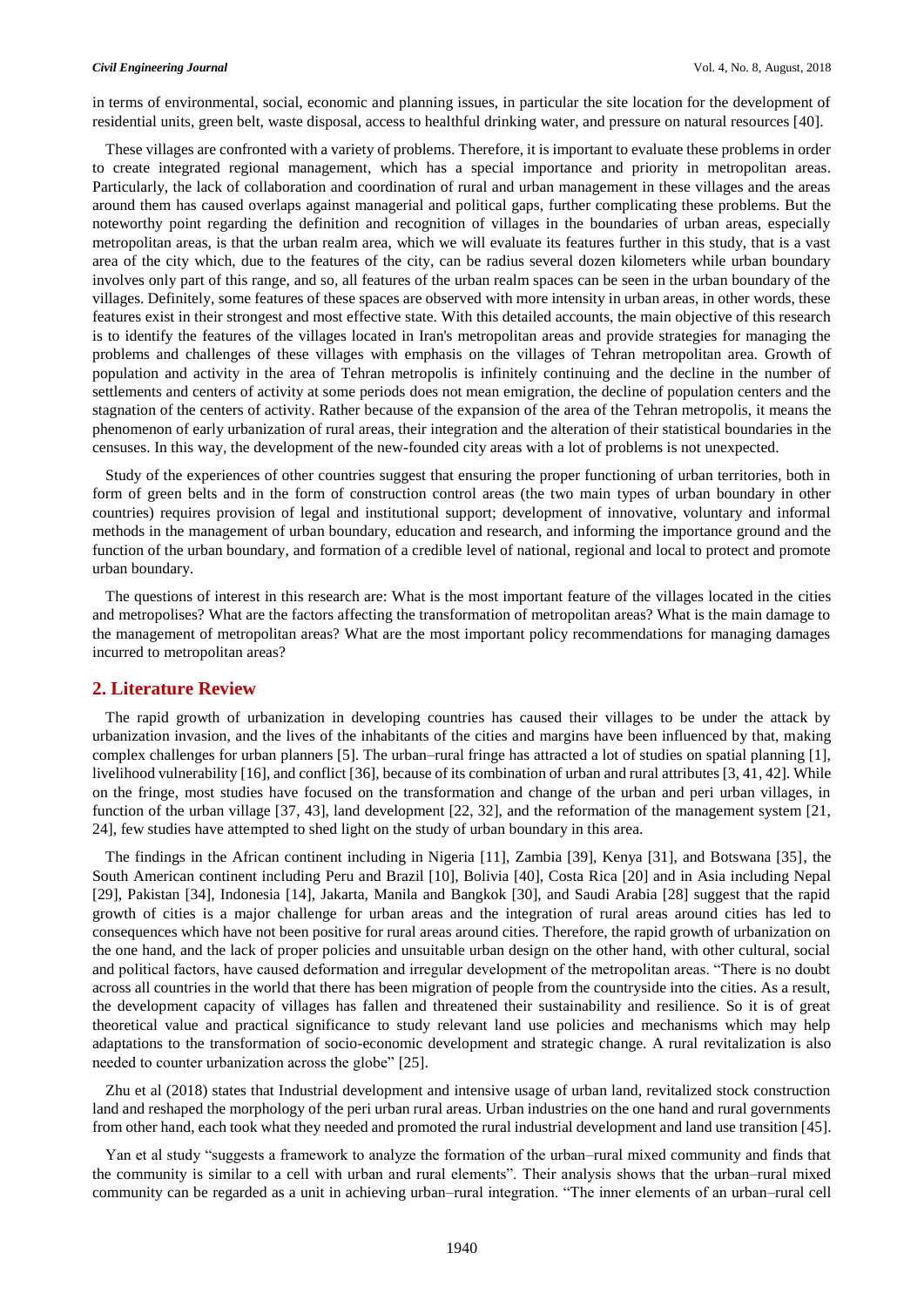can help provide a suitable concept and design for analyzing the formation and composition of the urban–rural mixed community and propose an applicable way to determine the law for effective land element optimization and urban–rural integration" [44].

Tang et al suggest that "Hong Kong green belt is a transition zone rather than a zone for conservation. In the statutory land-use plans, it covers the residual or 'leftover' pieces of land waiting for timely and permanent 'urban' development of some sorts. The planning authority lacks both resources and determination to sustain and manage the green belt for the purposes of conservation and recreation. It appears that the planning authority was well aware of the vulnerability of leaving the green belt as a stand-alone land use feature and was thus in favor of having it 'integrated' as part of a permanent 'urban' development" [38]. "The functions of the green belt were further weakened when a new land-use zone with a more determined policy orientation towards conservation, called 'Conservation Area', was implemented and when a new policy was announced for the approval of village house development" [46].

"Despite the green belt's success at conserving open space, it has been criticized in recent years. Firstly, the London green belt's proscription on development is linked to a chronic shortage of housing in the South–East, one of Europe's most economically buoyant areas. London's green belt has been criticized for being outdated. For example, studies have revealed that the ecological and amenity value of wasteland inside the city can often be higher than the farmland and golf courses preserved by the green belt" [9]. "Yet, the wasteland does not enjoy the same level of protection. In fact, the green belt may cause such brownfield sites of higher ecological value to be developed sooner by turning the development pressure inwards towards the urban areas "[4]". "London's green belt fails to achieve a compact city. At the local level the green belt is effective at limiting development in the urban fringe" [2, 15]." Such development has been linked to longer car journeys between villages, cities and also regionally [8].

# **3. Urban Boundary and the Requirements of the Villages**

The concept of urban area refers to a region in which rural and urban development processes combine and interact with each other. This area is not tangible and recognizable; it is an ambiguous territory created by a combination of phenomena and forms developed by activities in the urban area. The urban area development is the inevitable result of the urbanization phenomenon. Evaluating the concepts related to urban boundary shows two examples that are very close to the legal concept and urban boundary planning (rather than its scientific and geographic concept). These two concepts are: the concept of the green belt used in Britain and several European and American countries, and another in the area of Exercising Transatlantic Power in US Cities. The Green Belt, which was required by the British and Urban Planning Act of 1974 in all British cities, especially large cities, is the range that has been set for the peripherally immediate cities, and after approval, which was backed up by a large number of votes, there is no permission for any development. The green belt is an area for preventing the continuous and horizontal development of the city and the integration of small and large cities into the central city. Another close example is the definition of peripheral urban areas that are known as areas of Exercise Transatlantic power in a number of US states. In this action, which is more similar to the current situation of Iranian cities, the Central City Municipality defines the areas in the immediate zones of the municipality, where the special zoning regulations for land use will be applied by the central city municipality. The central city municipality does not have a duty to provide services in these areas but it can control the extent of development of zoning regulations in those areas. The scope of this urban boundary is directly related to the influence of the central city and its population. This strategy does not apply to cities with tangent areas adjacent to other local governmental domains. The urban boundary of the city represents a wide range of urban halo or metropolitan areas in which the central city has no obligation to providing services. However, with the development of rules and regulations, it can control the development and construction in this area. Indeed, the urban boundaries are determined for two reasons: for the continuous expansion of the city and for preventing the continual expansion of the city. These two are opposite with each other and at the time of drawing up a plan, the planners specify which areas are for city expansion and which areas are prohibited until the next construction period.

Based on a systematic approach to urban boundary, the most important sub-systems effective in determining the size and the land specified for the urban are is divided into the following categories: Economic factors: urban-based economy, future policymaking, land ownership, municipality revenue, land price, housing costs, costs related to transport. Demographic, social and cultural factors: size of population and its characteristics (population growth, migration pattern, age and sex structure), urban mobility (migration, displacement and separation). Natural factors (environmental): Climate (wind, rainfall, etc.), natural disasters (mountain, river and jungle), environmental threats (faults, flood areas and mountain slopes), topography (peaks and troughs as well as landslide). Physical factors: transportation network and access system, city division and performance system, urban services and distribution of facilities, their spatial distribution, housing system and city form, land talent and land use system. Laws, regulations, plans and designs of agencies and organizations [14].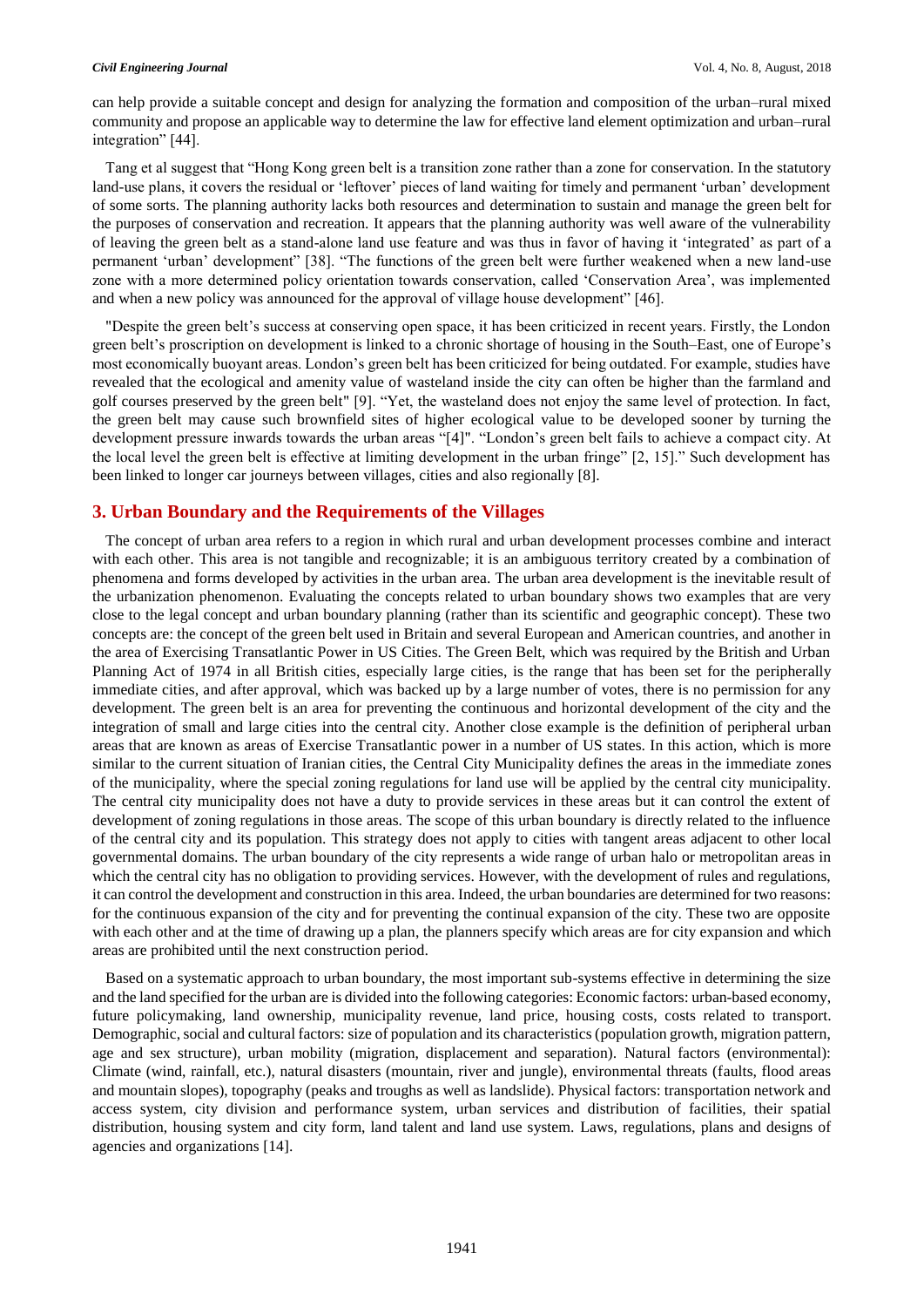## **4. The Problems of the Urban Boundary of Iran' Metropolises**

As mentioned above, the villages of metropolitan areas are involved in numerous problems of different nature and origin. Here, we will evaluate the most important of these problems.

### **4.1. Environmental and Physical-Infrastructural Problems**

Currently, the problem of green space is one of the most important plights of the villages of metropolitan areas. The Iran's villages have long been dependent on the agricultural sector and naturally have many green spaces. Therefore, the issue of the green space has not been serious. However, due to processes such as urbanism, today the village has a different physical space than before. In particular, since the villages of cities' urban boundary have experienced the conversion of agricultural lands and gardens to non-agricultural uses, they are in short supply of per capita green spaces in agriculture. Additionally, these villages require special spaces for children's playgrounds because of their large population. Also, the area is used by the elderly of the village for relaxation, as many of these villages are in the immediate vicinity of the main roads, where the noise and congestion caused by the traffic of vehicles affect people psychologically. According to the results of Khorasani' research [18], the situation of green spaces in the villages of Tehran metropolis is undesirable. The reason is neglecting the importance of forming these spaces in villages with the characteristics of urban periphery, as well as their dire need for other villages in spite of the green and open spaces in the rural constructor plan. The constant change without land use applications is another challenge for the villages of metropolitan areas, which are the place of conflict between different and conflicting users.

In the meantime, agricultural use has undergone changes due to its low added value, which is made by the owner not only once but over time and with great difficulty. The agricultural use has been trapped in in the ups and downs of stock exchange. In the meantime, without consideration of environmental considerations such as the landscape and the rural landscape, they change into more profitable uses such as industrial and commercial uses. Undoubtedly, one of the most important factors influencing the extent of the lack of space in these villages is their unfavorable natural and artificial visual landscape [18]. Given the plurality of villages located in the protected area of Tehran, the control of urban boundary in these areas has been found to be excluded from the responsibility of Tehran's municipality and relegated to the villager institution, which usually does not have the proper mechanisms in this regard. On the other hand, due to the severe control of constructions in the urban areas of Tehran and applying criteria and measures for urban planning, a kind of balanced construction emerges with Tehran's context. However, in villages located in Tehran's urban boundary, different and heterogeneous structures have emerged with a dramatic rate due to the weak technical and engineering factors and the inadequacy required in monitoring and controlling them.

Meanwhile, another point that has somewhat affected people's satisfaction in these villages is the lack of access to vehicles at various hours of the day, causing occasional difficulties for especially women and students. The lack of a bus station and, indeed, the lack of bus services to these villages and the impossibility of access to cheaper bus services have also somewhat affected people's satisfaction. Moreover, the availability of means of transportation in this country has not been satisfactory.

### **4.2. Demographic and Social Problems**

Studies suggest that even if the population growth drops from the current 2.6% to 4% in the horizon of 1,410, the population located in the urban boundary will reach 1038,962 people. This means an increase in the population of about 514710 people in the next twenty years. This population will require 10294 hectares of physical space, assuming a gross per capita of 200 m. This would mean fall of the spatial values of urban boundary, the infrastructure of agricultural land, environmental pollution, and endangering the life of the capital and its urban boundary.

The most-favored villages are in terms of services for villages with larger populations, i.e. those with a higher immigration rate and, as a result, more population growth. Hence, they have more services. But the same colonial environment has led to a decline in the level of livability in these villages. In particular, increasing the number of services to these villages has not been able to increase their viability. In this regard, in the design of Tehran's urban complex, in a survey on 450 passengers of public vehicles, this question was asked: Do you know who does not go to school due to the distance and difficulty of commuting? The response of 360 out of 450 people was negative to this question. This response was expectable, as greater development is performed around villages and for their educational and service facilities. Nevertheless, 90 respondents knew 704 people who did not go to school for this, which means that on average, everyone knew 7.8 people who did not go to school because of distance. Of these, 545 were girls, since families more often allow their sons to walk on a long path or use unknown vehicles for going round, but do not give such permission to their daughters [14].

The poor sense of belonging to the location is another social issue in these villages. Although in spite of many other villages, these villages welcome immigrants and immigration rates from them are very low, but they are weak in their sense of belonging to the location. The presence of immigrants from different ethnic, languages, races and sometimes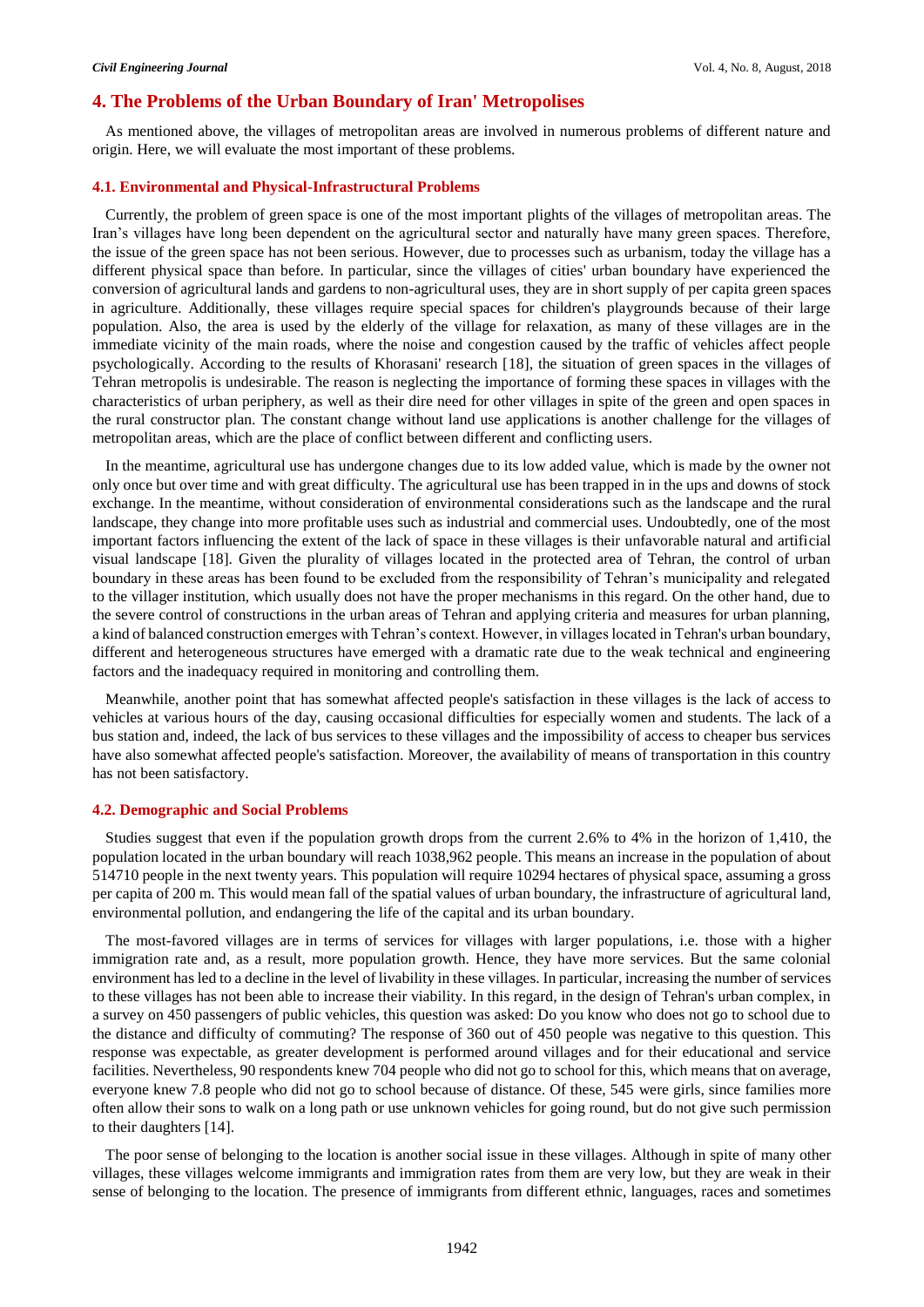#### *Civil Engineering Journal* Vol. 4, No. 8, August, 2018

religions has led to formation of heterogeneous and even contradictory combinations, providing an appropriate context for a variety of abnormalities. These conditions become more complicated when, for some reason, their immigration goals are not met. As a result, no sense of belonging will be developed in the emigrants [13]. Security is considered as the Achilles' heel of many villages of metropolitan areas. According to local people, delinquency is very common in these villages as well as in the access roads to the surrounding cities and villages. More seriously, bullying and theft as well as distribution of narcotics have become commonplace events for them.

Further, in addition to the abnormalities that are common due to the current conditions of these villages and has jeopardized personal and social security, the fact that most people living in these villages are poor people of the community and are engaged in activities causing burnout and fatigue for them also reduces their threshold of tolerance and creates unwanted conflicts among them. The cultural weakness in these villages and among the different classes of people living in them also exacerbates this situation and causes everyday reduction in the security of these rural settlements [18].

### **4.3. Economic Problems**

Due to their special geographic location, metropolitan villages have a range of economic benefits, one of which is the easier and cheaper access to the urban labor market because of its lower distance to the city than other villages. Therefore, naturally, these villages will have a greater variety of jobs, and this diversity and plurality will be greater as their interaction with the city is more diverse and their affectability by the city is higher. Also, their neighboring city has a greater influence and a more dynamic economy. The villages studied in this study are no exception to this rule and have a marked diversity of economic activities. This is, on the one hand, due to their proximity to the cities of the region, and, on the other hand, one should not ignore the proximity of the region to Tehran's metropolitan area and access to its vast labor market. The sum of these conditions has led to an average level of employment and income index in these villages.

Meanwhile, what has affected the employment situation in these villages in the region of Tehran is the issue of the liberalization of the price of energy carriers and its effect on the cost of transportation, especially for access to Tehran. The findings of Khorasani [18] in these villages suggest that many people who had previously worked in the labor market in Tehran were not satisfied with the current situation, and were seriously skeptical about the cost-effectiveness of working in Tehran and living in a rural location at a distance sometimes reaching a few dozen kilometers away from Tehran.

In the Tehran metropolitan area, low-income people spend about 30% of their daily income for commuting. In the wealthiest countries, the proportion of the cost of transporation to income grows with increased incomes. That is, with increased income, people spend a larger portion of their income for transportation, because there is a wide selection to choose from and more prosperous people can use the best vehicles for transportation, and low-income people spend about 5% of their income for relocation with the use of public vehicles [19].

## **4.4. Administrative and Institutional Problems**

It seems that the spatial development in metropolitan areas is influenced by three forces that directly affect its formation: 1- Central government entities that are responsible for infrastructure services (as well as protective institutions such as the environmental protection Organization) 2- Wisdom-national governmental territories such as municipalities, governor and sheriffs. 3- General territories, such as municipalities and village governors. The development of the metropolitan area halo is the force of these three existing and active government entities in the management structure of the land, which is considered as the basis of the space organization in the country [33].

Authorization in urban areas, especially in cities adjacent to metropolises, has led to increased managerial separation within the city, where the current chaotic situation in controlling construction in the area will deteriorate. Generally, village governors located in urban areas lack the technical-specialized ability and the human resources needed to manage rural development in urban areas with extreme attractions. Granting this authorization to the mentioned villagegovernors happens while they basically lack the capacity to maintain the strategic interests of developing metropolitan areas.

The law involving incorporation of one paragraph and three notes to Article 99 of the Municipality Law about the reform of the urban boundary of Tehran has practically placed Tehran's urban boundary zone under multiple administrations and has removed it from the scope of integrated and coherent management and control. With the creation of several cities in the city of Tehran, a total of more than 500 square kilometers has been allocated to the territory of Tehran. In this way, the southern territory of Tehran has been disrupted. The cities of Chardangeh, Lavasan, Eslamshahr, Karaj, Shahriari, Pakdasht, Baqaershahr, and Shahre Qods along with the urban boundary of these cities are within the range that has been extracted from Tehran's territory. While in many cities of the country the average proportion of the extent of urban boundary to the city range is more than ten times, this ratio has fallen to less than 3 times in Tehran. Meanwhile, there is no urban boundary on the areas of the city. According to the recent law, if the territory of Tehran is limited to the territory of the city, Tehran will lose not only the urban boundary but also part of its legal area. Political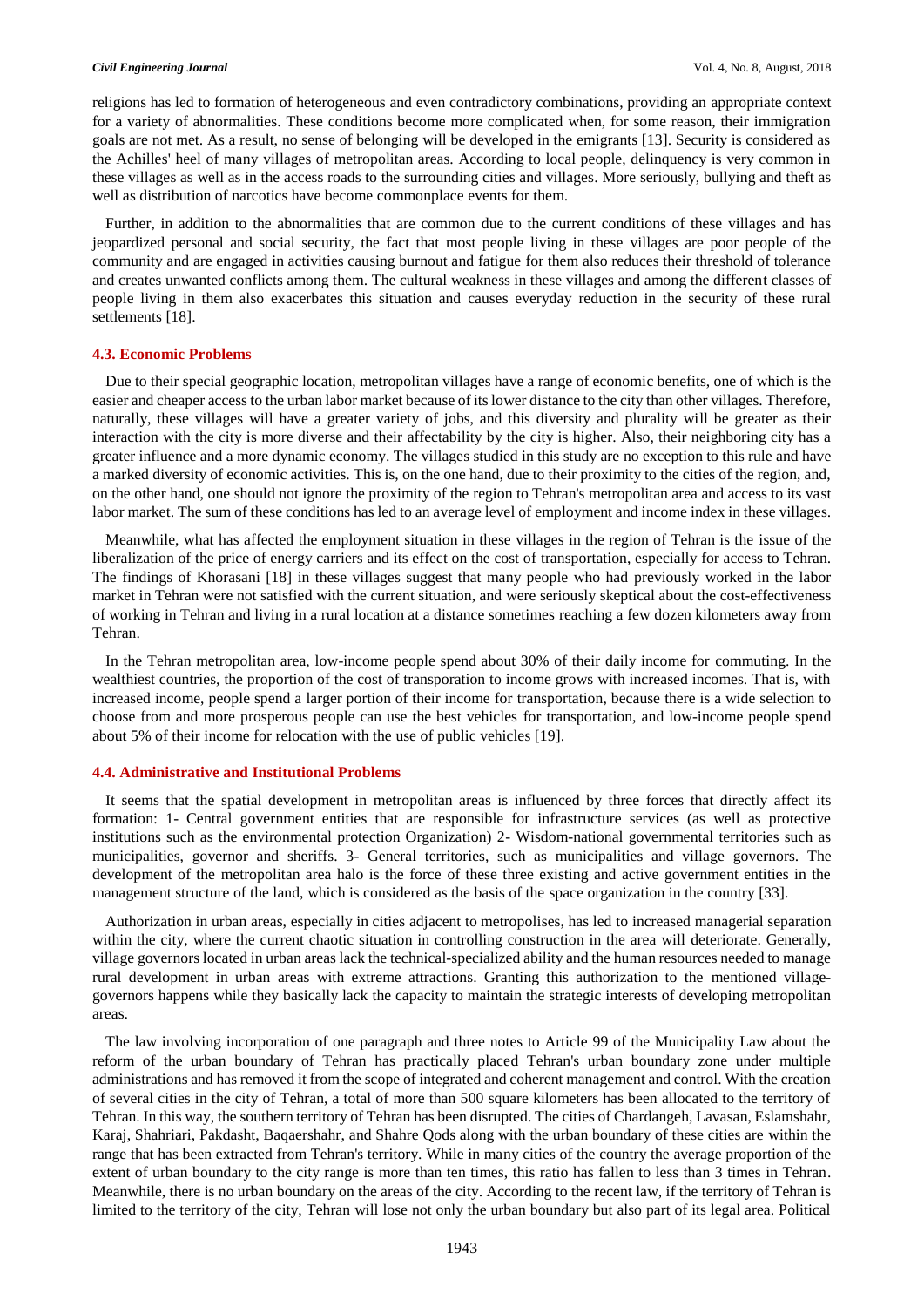administrative divisions in Tehran province are currently more disproportionate to the existing physical structure of Tehran's urban area [18].

# **5. Policy suggestions**

The study of global experiences suggests that it is logically possible to have two completely opposite policies or functions on either side of a spectrum of the metropolitan urban boundary: 1- A complete foreclosure policy from development followed by European or American examples by creating physical realms (Green halo) and 2- A complete freedom policy to expand this range. The green belt pattern is a policy of limiting and preventing the development of an urban development on the same side of this spectrum.

Definitely, it should be noted that the purpose of preventing development here is residential development, as, for example, considering urban conditions such as those of London and its needs and necessities, this range can be used for some types of non-residential development that are necessary for the sustainability of the city. The sample of the other pattern is more of an ideal model and can be found in fewer places. Nevertheless, a form of that which considers the urban boundary as a reserve for future development, can be found in the United States, though the urban boundary model in Iran is based on this American perception rather than the English.

Considering the not so desirable situation of the villages of Tehran metropolitan area on the one hand, and taking the direct and indirect effects of the situation and conditions of these villages into account on not only the area of Tehran's urban boundary, but also on the urban area of Tehran, enough attention should be paid to development of these villages and improving their quality of life. We will evaluate some policy recommendations for managing the status quo.

Considering the existing macro policies available in the plans related to the urban boundary area of Tehran. The approved document of the Tehran Strategic-Structural Plan (Comprehensive) (approved by the Supreme Council for Urbanism and Architecture of Iran on 5/9/2007), Tehran, the capital of Iran, has been specifically mentioned as a "Metropolis", where the entire Tehran metropolitan area has been viewed as a correlated whole. In order to achieve the great goals of the city's development prospect, the following strategies are presented. Contemplation on them highlights the necessity for spatial integration in the Tehran metropolitan area:

- Organizing and protecting the area and preventing any expansion of the city (preventing the expansion of Tehran's metropolis and limiting residential construction in the vicinity of the city area).
- Organizing and protecting the capital's territory (the necessity of applying harmonized rules and regulations for all population centers and activity located in the area).
- Promoting Tehran's role and position at transnational, national and regional levels (Integrated organizing of Tehran's urban complex with a multi-centered model to decentralize and reduce the dependence of peripheral settlements in Tehran).
- Environmental protection (ensuring the sustainability of protected areas, preserving gardens and agricultural land and developing green spaces within the area).
- Providing needed water and developing and equipping Tehran's water and wastewater network, and organizing the urban boundary of the bed of the rivers and canals.
- Development of green, public, recreational and touristic spaces.
- Securing the city of Tehran from natural disasters (earthquakes, floods ...) (Tehran Comprehensive Plan document, 2007: 11-2).

It is clear that the realization of these goals will only be possible with full attention to the situation of villages located in the metropolitan area, though by considering the legal constraints arising from separating the process of planning the villages from the integrated management process of the metropolitan area. So:

The efficient public transportation system for providing services to these villages is considered a necessity for the municipality of Tehran. Studies have suggested that 50% of the residents of Tehran's villages spend more than 3 hours daily and 15% of their poorest spend more than 4.5 hours commuting from workplace. Transportation costs account for about 30% of the household income. Low-income people need more work than others, but on the one hand, their income is low, and on the other hand, commuting costs for their job are too high compared to their income. Because of this reason, many people in the household are not looking for work. In a survey conducted in 1996, 450 people who had been traveling with the public transport were asked: Do you know someone who does not go for work due to huge costs of commuting. The results showed that 227 people did not know anyone (50%) and 223 people (49.5%) knew 874 people who did not work because of this [19].

The issue of the employment of people living in the villages who are constantly and increasingly entering Tehran for subsistence requires a strategic look by the municipality complex. Establishing appropriate job opportunities, by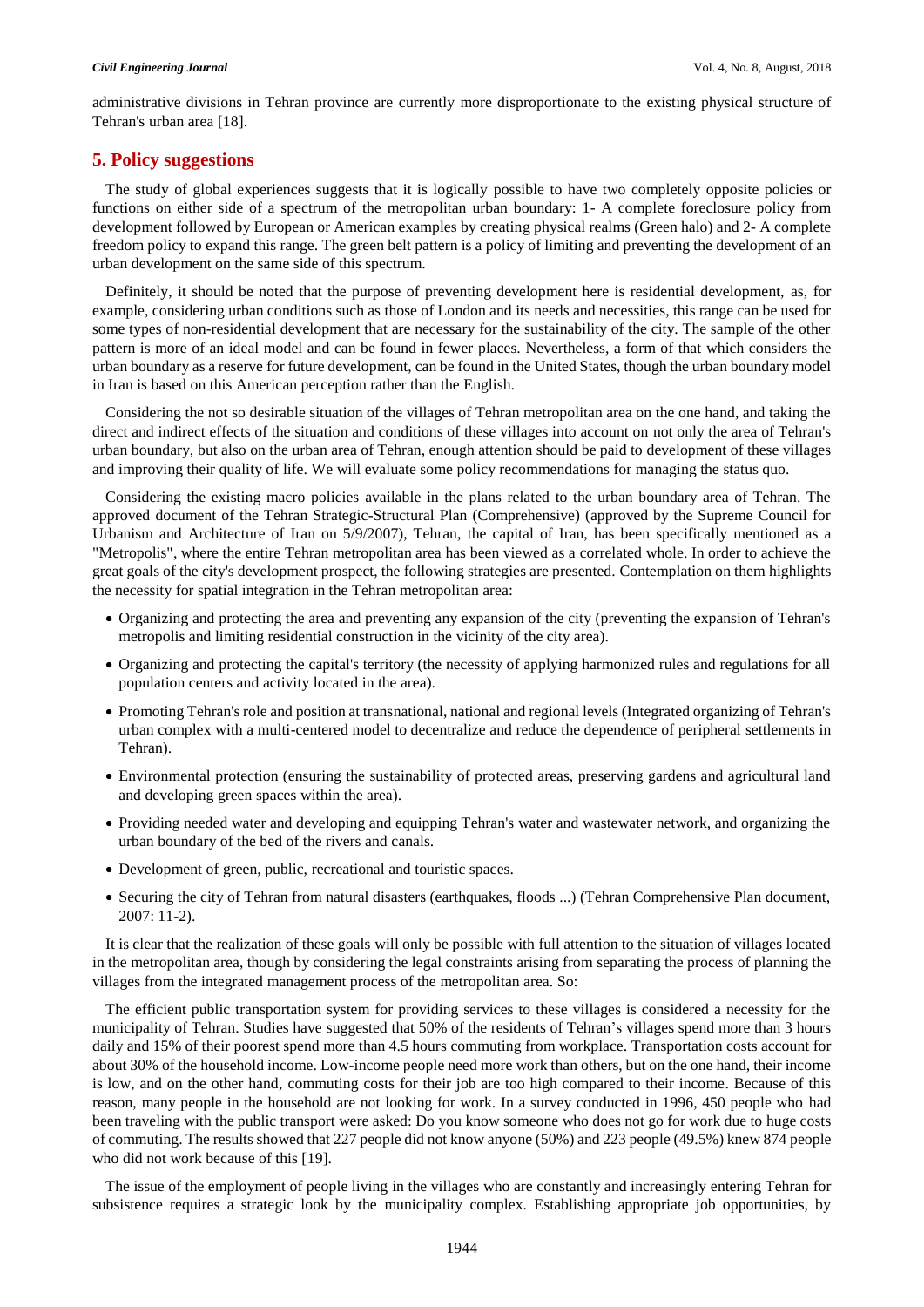#### *Civil Engineering Journal* Vol. 4, No. 8, August, 2018

considering the legal constraints stipulated for establishing centers of activity in the Tehran metropolitan area, has a high priority in organizing the economic situation of the residents of these villages and preventing them from commuting to Tehran more than before to find job opportunities. What adds to the importance of the issue of employment and income in these villages is the issue of being colonist and being low-income. A large number of households in these villages are migrants who have come to Tehran from the far and near distances to find a job and gain a high income, and have selected the villages under study as their habitats. Obviously, if access to the labor market of Tehran is difficult, the purpose of their migration will be tarnished and will have a devastating psychological effect on them. In addition, the lack of employment or poor income in these households has led to the formation of various types of abnormalities that have caused a profound effect on other indicators of viability in the villages under study [18].

"Green Belts are the first article of the planning creed. They are hallowed by use, popular support, and fears of what would happen if they were weakened" [7]. Gant et al state that multi-functionality and change within Green Belts in recent years have been various calls for reforming [see 12]. The issue of green space of metropolitan villages and their viewpoints are among the issues that are directly accessible to the villagers, but the municipality of Tehran can take step in order to improve the indices related to green space and rural landscape in the urban boundary. Legislative rules are needed to change the pattern of cultivation in all agricultural lands within the urban boundaries so that all lands around the city and leading to the villages of metropolis, are run as gardens by their owners. Also, regarding the agricultural lands located in this complex, situated outside of the city areas, the incentive mechanisms should also be considered to comply with such a cultivation pattern. The Tehran Urban Complex Plan emphasizes that through the use of the strategy of changing the cultivation pattern, not only one can gain the environmental benefits of the urban green space of such lands, but also the problem of the use of contaminated wastewater in some of the crops in the area such as the vegetable plantations in south of Tehran will be resolved to a great extent. Therefore, in the agricultural area covering the zone between Tehran's city proper and the second belt, in addition to preserving agricultural activities and preventing the development of population centers and activities, it is recommended to change the pattern of cultivation towards gardening as much as possible, which will significantly help to reduce the environmental problems of Tehran and the region (with the gradual creation of green belts) in addition to protecting agricultural land of this region. Beyond the agricultural lands protected by the urban areas of the Tehran city complex, large agricultural areas outside of the urban areas, in the south and west of this complex, should be protected and prevented from urban development within them.

Another policy recommendation to improve the situation of the villages located in urban boundary is the development of an intermediate facility in Tehran with the aim of preventing the city from spreading to the urban boundary of its villages. Physically, the form of urban development in Tehran has provided a great capacity for the intermediate facility of this city. The physical organization of the city, or the figure of the city, is defined as a whole based on the arrangement between the two main elements of the urban figure. In this regard, the most important areas of physical background, which are guided by the criteria for the control of the macro level of urban design programs, are related to the volumetric pattern of the city and the mass volume in the densities, the mass-to-space ratio, the status of the visual corridors, and the urban landscape. The situation of mass and space and the proportion of full and empty texture in different parts of Tehran are very different. The city's spatial structure, which extends far beyond the physical organization, not only delineates between full and empty spaces, but also defines the relationship between them.

With these explanations, the target lands in an intermediate facility of development plan can be identified in the two following:

Renovation storage: renovation storage lands or public service storage lands are large inland parts of the city which are identified in the comprehensive plan. These areas currently have applications such as garrison, large scale industries or airports, but in the perspective of the comprehensive plan of Tehran, they can be planned to provide urban services, especially for areas with deficit in the levels and per capita of services (such as worn out textures).

1.1. **Worn-out urban textures**: The worn-out texture of Tehran covers a large number of Tehran's areas, most of which include old buildings and, consequently, with a low number of floors. Currently, the municipality of Tehran, and in particular the Tehran City Renovation Organization, seeks to provide the field of renovation of these textures by encouraging citizens to combine fine-grained units. This encouragement is done through tools such as offering an incentive density floor. In other words, the worn-out textures of the city of Tehran are developing vertically. Part of the physical development that is occurred in the past around Tehran has gradually been transferred to the city center today. Construction trends and statistics of construction licenses in these areas indicate that these areas will play an important role in the development of intermediate facility development in Tehran [13].

The next challenge, which is necessary to be addressed by the municipality of Tehran, is the issue of managing the villages located in the area and how to interact with them. In this context, regionalism's strategy will be the most logical, operational, and efficient strategy. All regionalization strategies seek to establish coordinated structures and cooperation between the components of fragmented and independent policies, decision making and implementation in the metropolitan area to reduce the effects of misunderstandings and the various decision-making and implementing factors that are effective on them. In this way, policy making and coordinated regional action can become possible [14]. Political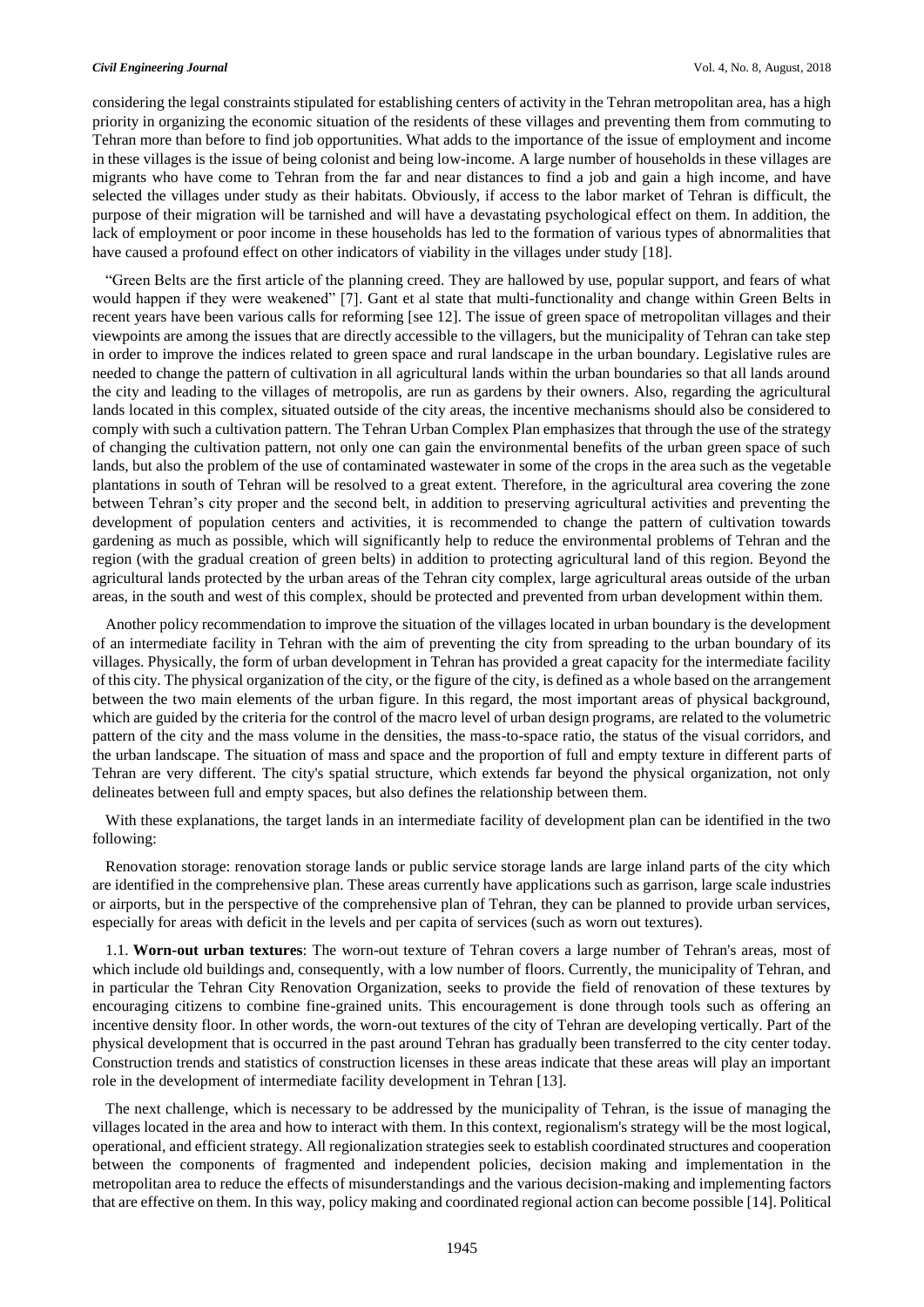fragmentation intensifies the inequality of the periphery center in the metropolitan region. On the other hand, regionalism reduces social inequalities (racial and income segregation) and benefiting from public services between the central city and peripheral residential areas (cities and villages in the urban and rural halo).

Political fragmentation reduces the effectiveness of spatial development services and policy making in the region. This will be evident especially in services and policies whose effectiveness will require the co-ordination of all the effective elements in the region and, in terms of nature, cover the existing political boundaries. In providing services such as controlling climate pollution or preventing the penetration of urban development in the city side villages and protecting the environment, metropolitan regionalization through the establishment of policy and decision-making framework in the region that all areas are committed to implementing that, can improve the effectiveness of the policy and service provision in the above sections [14].

Regarding regionalism periphery and the challenges of the city-regions, the issue of political fragmentation is of great importance in the management of metropolitan areas. Political fragmentation means the existence of a large number of independent government and management territories in the city-region area, such as the metropolitan area. That is, any government or local management territory has the right, authority, and competence to comment on part of the territory of the region, and there is no unified government authority for decision-making and practice in the entire area of the region. Therefore, regionalism will be in the interests of the region to coordinate and plan for coherent management of the government and territories in the urban boundary, including the municipality of central city in relation to metropolises, rural municipalities, bailiffs and governorships.

# **6. Conclusion**

Recent rapid urban sprawl has resulted in vast and deep rural restructuring as well as the industrial reorganization of rural areas [23, 26, and 43]. Morphology of the rural settlements has experienced a lot of changes [6]. However, peri urban villages gradually attracted a great number of emigrants and created the phenomena as urban villages [17, 27].

In the last half century, along with a remarkable migration from village to city, some villages have become selfadmitting immigrants. With the relative expansion of the intercity transport network, many urban workers and poor people are living in these areas. Indeed, these are people who have been living in the city for their aspirations, and now they have been inevitably deployed in a different village. Along with the increase in the population of the final destination, rural characteristics are combined with their attitudes about life in the city. The main nature of rural areas of the city periphery can be summarized in the two following seemingly opposite, but interconnected points:

- Lack of urban values and facilities, such as lack of proper infrastructure, services, regulations, etc.
- Declining rural values and criteria, such as high land prices, fertile soil shortages, co-operation, and social cohesion and so on [13].

The existence of populated rural areas has made it necessary to plan and control the urban boundary of these areas. With regard to the growing trend of the population and the integration of settlements in each other, the ground for formation of new urban centers in the urban boundary level and by the same villages is predictable. The existence of dozens of villages with a population of 2.500 people within the boundaries of urban boundary increases the legal pressure to integrate in urban areas or to create new cities constantly.

The influence and expansion of urban and rural boundaries on immediate adjacent lands with agricultural potential, expansion of the city boundaries, and the interconnection and connectivity of neighborhoods requiring the influence of neighboring agricultural land are among the important structural challenges in the level of urban boundary. It has now been accepted that metropolitan areas are facing a number of procedural challenges, and municipalities and individual local government units lack the capacity and ability to manage these areas. The realization and success of any alternative (alternative) as a mechanism for managing and planning a metropolitan area depend on the establishment of mechanisms for integrated regional governance or adoption of a roadmap for the establishment of such mechanisms. Education, research, and information on the approach adopted in relation to the metropolitan area are a special necessity. Prior to any action, the grounds should be set for the perception of citizens, specialists, managers and all elements affecting the administration of the region. It is only through adequate understanding of the dimensions of the proposed scheme and mechanism that managers of the various units in the region (local, regional and national) will be willing to engage and collaborate to achieve an integrated regional perspective and outlook.

Urban boundary as the range of the future development of the city, services outside the service area and as a protection area of the city periphery. The current difficulty in managing urban boundary is that firstly they do not have the same management of the urban boundary mission. In this paper, we have shown that the multiplicity of decision-making centers has led to the destruction of valuable urban boundary spaces. Destruction will also continue if an urgent measure is not taken to establish a comprehensive management which monitors all activities in the area of urban boundary and its land uses. Comprehensive management in all affairs is not a substitute to departmental management (ministries,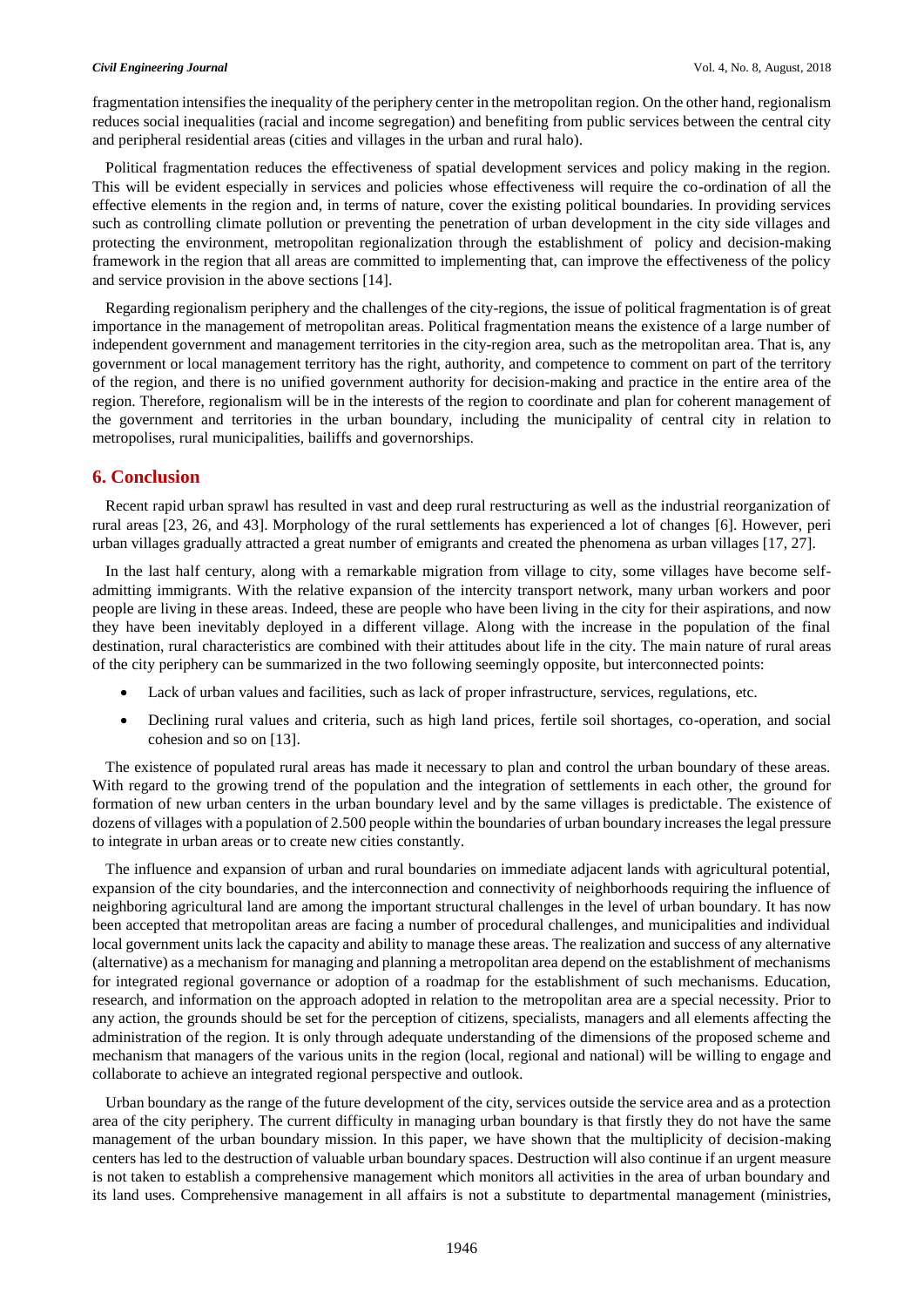#### *Civil Engineering Journal* Vol. 4, No. 8, August, 2018

institutions, governorship). However, planning the use of the urban boundary lands and monitoring its implementation in this area prevent the conflict of the actions of management with each other and, of course, the actions contrary to the main mission of urban boundary.

The real and necessary gap in relation to the metropolitan villages that has led to many challenges in these villages, is due to the lack of integrated management of the metropolitan region and lack of rural development plans regarding maximum utilization of land in agricultural and related industries, tourism, economy, production, etc. In other words, the custodians of these villages do not have a suitable program for the agricultural sector and related industries, tourism, and the like. In such a situation, approaches that areonly targeted by the construction of a residential unit without requirement and adaptation to rural development plans can lead to transformation of production spaces into consumption spaces. Authorizing construction outside the villages and promoting this demand in the community psychologically with the aim of providing a second home for urbanisms is in some way based on this philosophy and vision, which is the main function of villages as areas with better nature, providing the necessary recreational space for the penthouses of the urbanisms. In this regard, the villages, especially in the suburbs of metropolises, have gradually lost their productive and economic performance and have become the home of the indigenous peoples of the elderly, the second home of some wealthy citizens and dormitories of the workforce of the cities.

The major regionalism theories of the damage associated with the metropolitan political concentration and diversity are categorized in five political areas (reduction of democracy and public participation), economy (reduction of servicing efficiency), development (reduction of economic competitiveness capability), planning and policy making (reducing the effectiveness of plans and programs) and social (reduction of economic and social equilibrium). It is argued that although free market forces are the driving forces of the emergence and the development of metropolitan areas and urban complexes, the future and capacity of metropolitan areas are dependent on institutional capacity and general governance; a capacity that is able to guide economic development rather than focusing on physical decentralization, establishing balance between the components of competitiveness, social livability and sustainability in the metropolitan area. The urban boundary of the city cannot be a place for the concentration and establishment of urban wastes and anti-urban uses such as polluting industries, wastewater refineries, urban waste disposal, etc. At the same time, it should not be the location for concentration of habitats and employment attracting focuses (basic jobs), and create an unhealthy managerial and economic climate for attracting development opportunities and eliminating disturbing factors. With regard to the above, the city's urban boundary should have the following characteristics:

- Respiratory halo and environmental filter of region settlements (Tehran, Villages, and Cities Inside and Outside of the urban boundary).
- Establishment and definition of independent physical identity of settlements and preventing their adherence to each other.
- A supplier space of the activities supporting social, economic, and environmental development of recreational spaces, spending leisure time and the like.
- Suburban living space for Tehran metropolitan area, along with spatial values appropriate to this kind of life.
- An area with potential and equitable economic and spatial values within the framework of considerations of spatial planning, land economics and real estate.
- Space under integrated management, free of stock exchange business and land traders and real estate [14].

# **7. Funding**

This research did not have any fund and was conducted with researcher's independent cost.

# **8. References**

[1] Yong Qiu. Researchs on Thermal Self-insulation materials and system of exterior-walls: [D]. Hangzhou (China): Zhejiang university, 2007.

[2] Hou-li Xie. Research and application of self-insulation system of fired-shale hollow brick: [D]. Chongqing (China): Chongqing university, 2012.

[3] Ling Liu. Studies on structural system of self-insulation multi-storey residential buildings: [D]. Xi'an(China): Xi'an university of architecture and technology, 2011.

[4] Lorente S, Petit M, Javelas R. "The effects of temperature conditions on the thermal resistance of walls made with different shapes vertical hollow bricks." Energy & Buildings 28(1998):237-240. doi:10.1016/S0378-7788(97)00059-5.

[5] Del Coz Diaz J J, Garcia Neito P J, Martin A, et al. "Non-linear thermal analysis of light concrete hollow brick walls by the finite element method and experimental validation." Applied Thermal Engineering 26(2006):777-786. doi:10.1016/j.applthermaleng.2005.10.012.